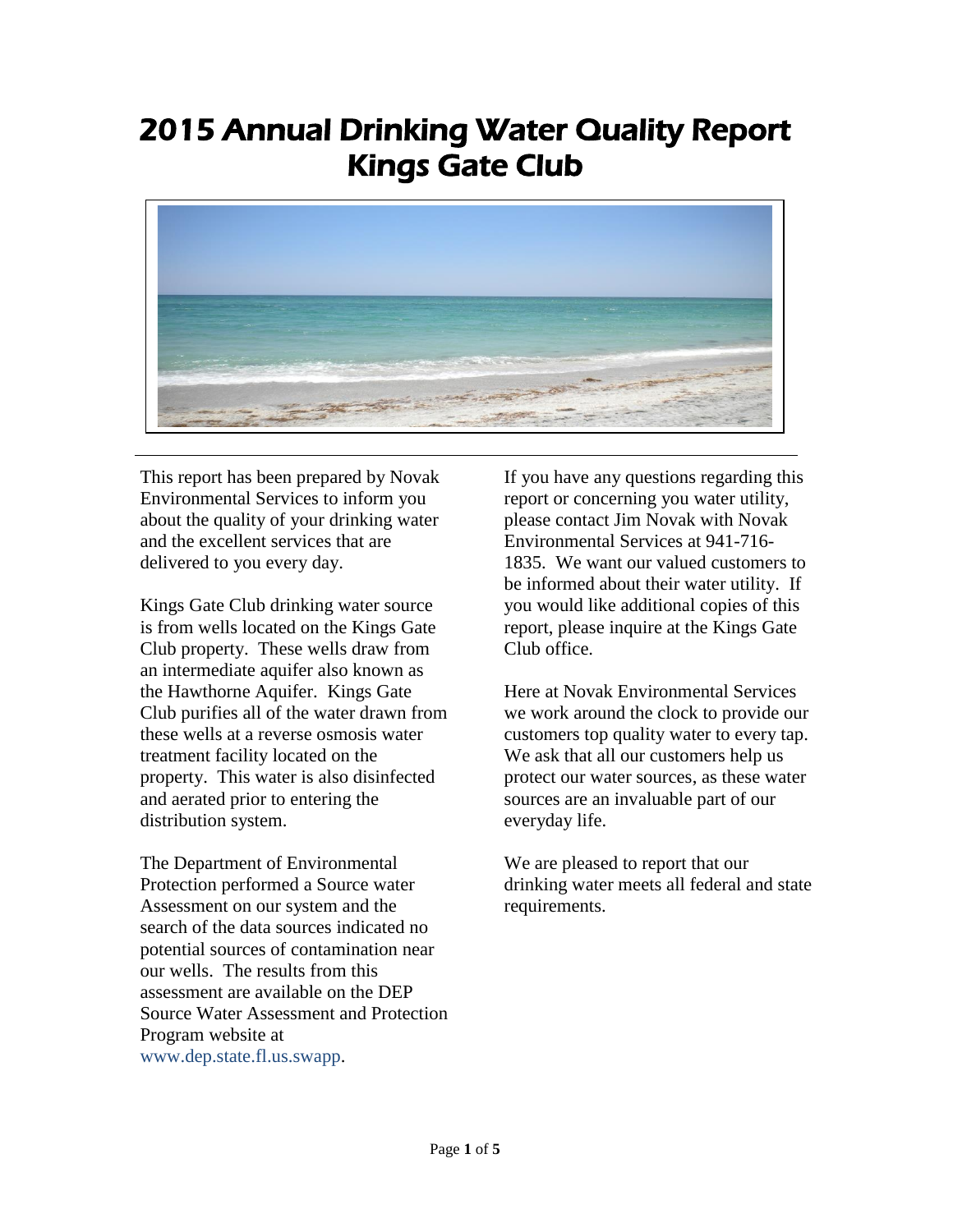The sources of drinking water (both tap water and bottled water) include rivers, lakes, streams, ponds, reservoirs, springs and wells. As water travels over the surface of the land or through the ground, it dissolves naturally occurring minerals and in some cases radioactive material and can pick up substances resulting from the presence of animals or from human activity.

Contaminants that may be present in source water include:

- (A) Microbial contaminants, such as viruses and bacteria, which may come from sewage treatment plants, septic systems, agricultural livestock operations and wildlife.
- (B) Inorganic contaminants, such as salts and metals, which can be naturally-occurring or result from urban storm water runoff, industrial or domestic wastewater discharges, oil and gas productions, mining or farming.
- (C) Pesticides and herbicides, which may come from a variety of sources such as agriculture, urban storm water runoff and residential uses.
- (D) Organic chemical contaminants, including synthetic and volatile organic chemicals, which are by-products of industrial processes and petroleum production, and can also come from gas stations, urban storm water runoff and septic systems.
- (E) Radioactive contaminants, which can be naturally occurring or be the result of oil and gas production and mining activities.

If present, elevated levels of lead can cause serious health problems, especially for pregnant women and young children. Lead in drinking water is primarily from materials and components associated with service lines and home plumbing. Kings Gate Club is responsible for providing high quality drinking water, but can not control the variety of materials used in plumbing components. When your water has been sitting for several hours, you can minimize the potential for lead by flushing your tap for 30 seconds to 2 minutes before using water for drinking of for cooking. If you are concerned about lead in your water, you may wish to have your water tested. Information on lead in drinking water, testing methods, and steps you can take to minimize exposure is available from the Safe Drinking Water Hotline or at http://www.epa.gov/safewater/lead.

In order to ensure that tap water is safe to drink, the Environmental Protection Agency (EPA) prescribes regulations which limit the amount of certain contaminants in water provided by public water systems. The Food and Drug Administration regulations establish limits for contaminants in bottled water, which must provide the same protection for public health.

Drinking water, including bottled water, may be reasonably expected to contain at least small amounts of some contaminants. The presence of contaminants does not necessarily indicate that the water poses a health risk. More information about contaminants and potential health effects can be obtained by calling the Environmental Protection Agency's Safe Drinking Water Hotline at 1-800-426-4791.

Some people may be more vulnerable to contaminants in drinking water than the general population. Immuno-compromised persons such as persons with cancer undergoing chemotherapy, persons who have undergone organ transplants, people with HIV/AIDS or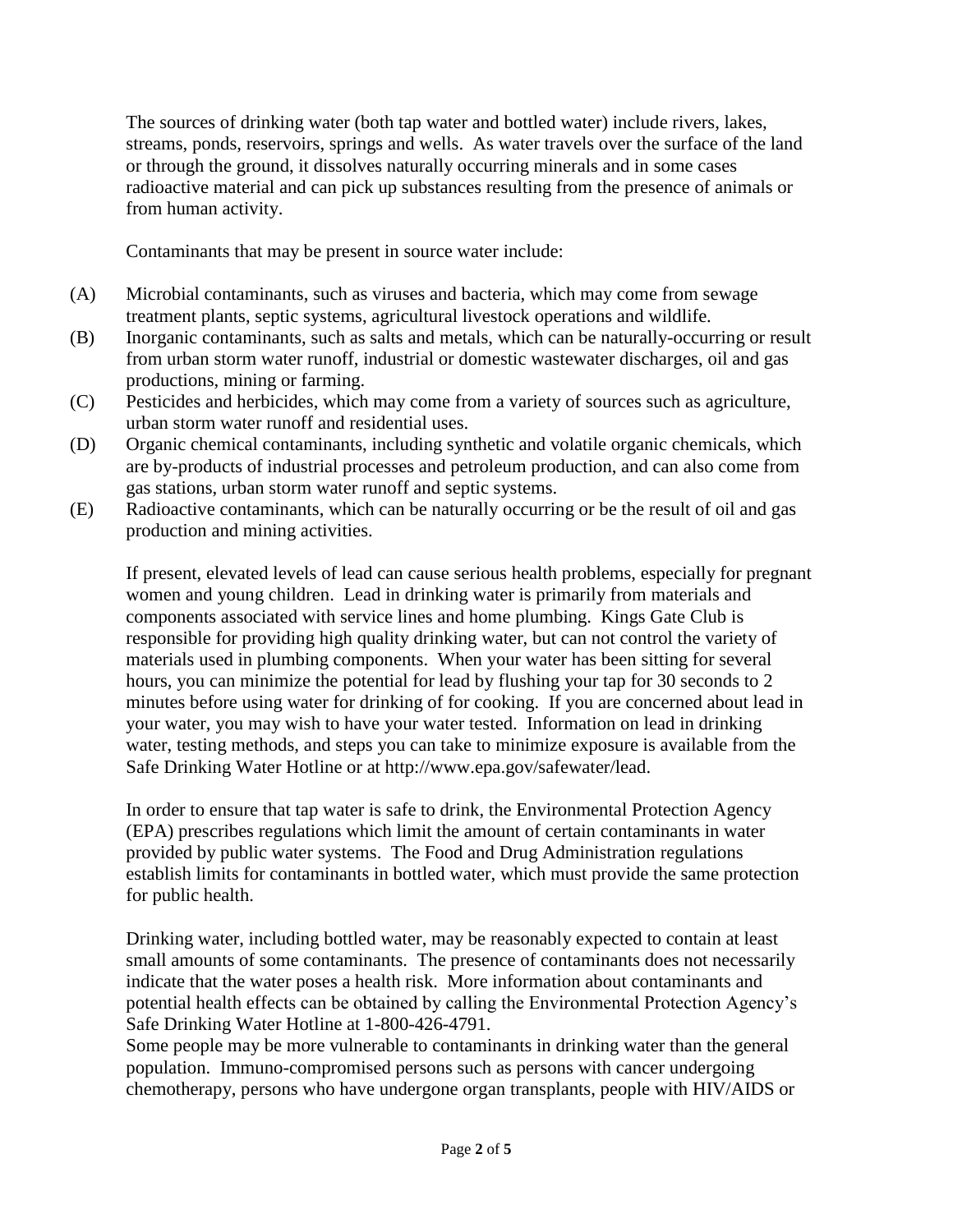other immune system disorders, some elderly, and infants can be particularly at risk from infections. These people should seek advice about drinking water from their health care providers. EPA/CDC guidelines on appropriate means to lessen the risk of infection by Cryptosporidium and other microbial contaminants are available from the Safe Drinking Water Hotline (1-800-426-4791).

In this report you may find unfamiliar terms and abbreviations. To help you better understand these terms we have provided the following definitions:

**ND:** The target analyte was not detected.

*PPM (parts per million):* one part by weight of analyte to 1 million parts by weight of the water samples. (One part per million corresponds to one penny in \$10,000)

*PPB (parts per billion):* One part by weight of analyte to one billion parts by weight of the water sample. (One ppb corresponds to one penny in \$10,000,000)

*PCI/L (Picocuries per liter)*: Picocuries per liter is a measure of the radioactivity in water. *Action Level (AL)*: The concentration of a contaminant which, if exceeded, triggers treatment or other requirements which a water system must follow.

*Treatment Technique:* A treatment technique is a required process intended to reduce the level of a contaminant in drinking water.

*MCL (Maximum Contaminant Level):* The highest level of a contaminant that is allowed in drinking water. MCL's are set as close to the MCLG's as feasible using the best available treatment technology.

*MCLG (Maximum Contaminant Level Goal):* The level of a contaminant in drinking water below which there is no known or expected risk to health. MCLG's allow for a margin of safety.

*MRDL (Maximum Residual Disinfection Level):* The highest level of a disinfectant allowed in drinking water. There is convincing evidence that addition of a disinfectant is necessary for control of microbial contaminants.

*MRDLG (Maximum Residual Disinfection Level Goal):* The level of a drinking water disinfectant below which there is no known or expected risk to health. MRDLG's do not reflect the benefits of the use of disinfectants to control microbial contaminants.

Novak environmental Services routinely monitors for contaminants in your drinking water according to Federal and State laws, rules and regulations. Except where indicated otherwise, this report is based on the results of our monitoring for the period of January  $1<sup>st</sup>$ , 2015 to December  $31<sup>st</sup>$ , 2015. As authorized by the EPA, the State of Florida has reduced monitoring requirements for certain contaminants. Some of the data, though representative is more than one year old. All results in this report are from the most recent testing.

This drinking water quality table only includes the contaminants that were detected. Many more contaminants may have been tested for but were not detected. These contaminants are not listed in the table.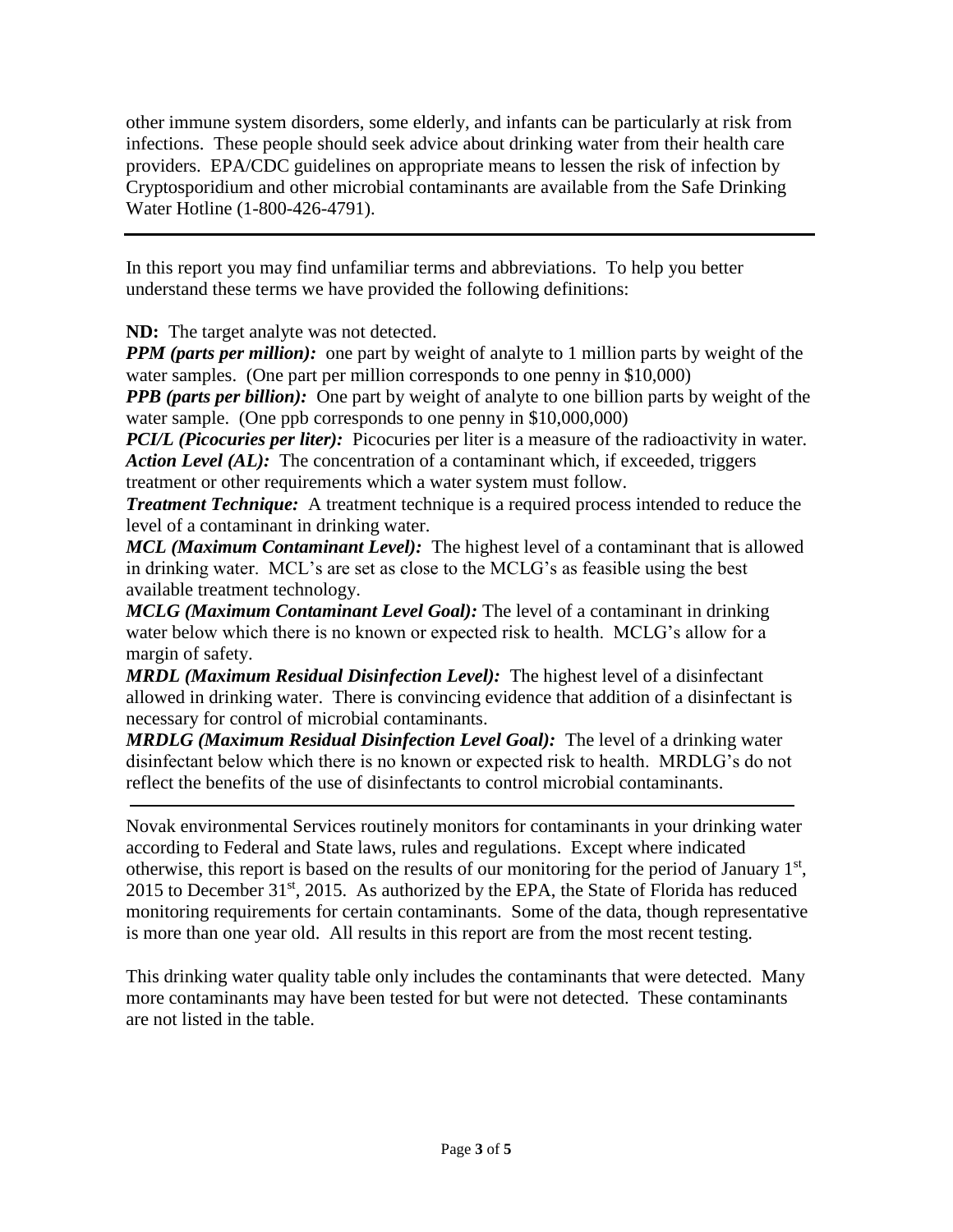| <b>2015 Water Quality Summary</b> |              |                                     |               |                                   |                                 |               |        |                                                                                                                                             |                  |  |
|-----------------------------------|--------------|-------------------------------------|---------------|-----------------------------------|---------------------------------|---------------|--------|---------------------------------------------------------------------------------------------------------------------------------------------|------------------|--|
| <b>Detected Compound</b>          | <b>Units</b> | Sample<br><b>Collection</b><br>Date | <b>Result</b> | <b>MCLG</b><br>or<br><b>MRDLG</b> | <b>MCL</b><br>or<br><b>MRDL</b> | Max.<br>Value | Range  | <b>Major Source</b>                                                                                                                         | <b>Violation</b> |  |
| <b>Inorganic Contaminants</b>     |              |                                     |               |                                   |                                 |               |        |                                                                                                                                             |                  |  |
| Nitrate (as Nitrogen)             | ppm          | 7/16/15                             | 0.02          | 10                                | 10                              | .060          | .060   | Runoff from fertilizer<br>use; leaching from<br>septic tanks,<br>sewage; erosion of<br>natural deposits                                     | <b>No</b>        |  |
| Arsenic                           | ppm          | 7/16/15                             | 0.0016        | n/a                               | 2                               | 0.0054        | 0.0054 | Discharge of drilling<br>wastes; discharge<br>from metal<br>refineries; erosion<br>of natural deposits                                      | <b>No</b>        |  |
| Sodium                            | ppm          | 7/16/15                             | 24            | n/a                               | 160                             | 24            | 24     | Salt water intrusion,<br>leaching from soil                                                                                                 | No               |  |
| Fluoride                          | ppm          | 7/16/15                             | 1.2           | n/a                               | $\overline{4}$                  | 1.2           | 1.2    | Water additive<br>which promotes<br>strong teeth;<br>erosion of natural<br>deposits; discharge<br>from fertilizer and<br>aluminum factories | No               |  |
| Selenium                          | ppm          | 7/16/15                             | .0025         | 0.05                              | 0.05                            | 0.0025        | 0.0025 | Discharge from<br>petroleum and<br>metal refineries:<br>Erosion of natural<br>deposits; Discharge<br>from mines                             | No               |  |
| Chromium                          | ppm          | 7/16/15                             | 0.0017        | n/a                               | 0.1                             | 0.0017        | 0.0017 | Leaching from ore-<br>processing sites;<br>Discharge from<br>electronics, glass<br>and drug factories                                       | <b>No</b>        |  |
| <b>Nickel</b>                     | ppm          | 7/16/15                             | 0.0028        | n/a                               | 0.1                             | 0.0028        | 0.0028 | Pollution from<br>mining and refining<br>operations. Natural<br>occurrence in soil                                                          | No               |  |

| <b>Disinfection By-Products and Disinfectants</b> |     |         |       |     |    |       |                   |                                                 |           |  |
|---------------------------------------------------|-----|---------|-------|-----|----|-------|-------------------|-------------------------------------------------|-----------|--|
| Stage 2<br><b>Haloacetic Acids</b>                | ppb | 8/4/15  | 6.45  | n/a | 60 | 18.05 | $0.95 -$<br>18.05 | By product of<br>drinking water<br>disinfection | No        |  |
| Stage 2<br><b>Total Trihalomethanes</b>           | ppb | 8/4/15  | 31.60 | n/a | 80 | 71.8  | $4.1 - 71.8$      | By product of<br>drinking water<br>disinfection | <b>No</b> |  |
| Stage 1<br>Chlorine                               | ppm | monthly | 1.21  | 4   | 4  | 3.50  | $0.50 - 3.50$     | Water additive used<br>to control microbes      | No.       |  |